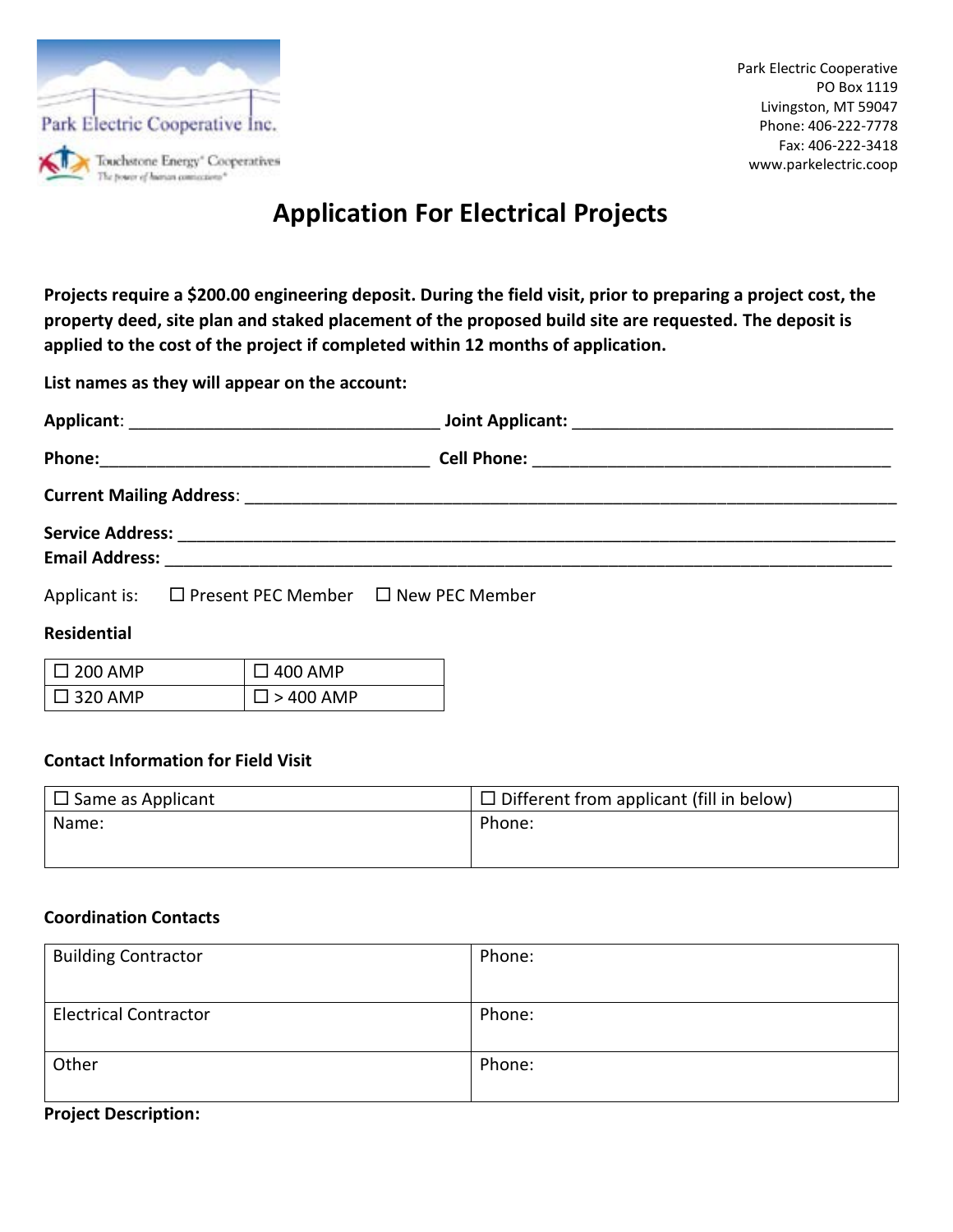# **Site Plan**

Please provide us with information in regards to your building plans to assist us with the design phase of our infrastructure: Listed below are some items try to include in your site plan:

- General shape of lot
- Building locations on lot
- Roads/driveways
- Septic/drain fields
- Waterlines
- Well location
- Future structures
- Existing utilities right of ways

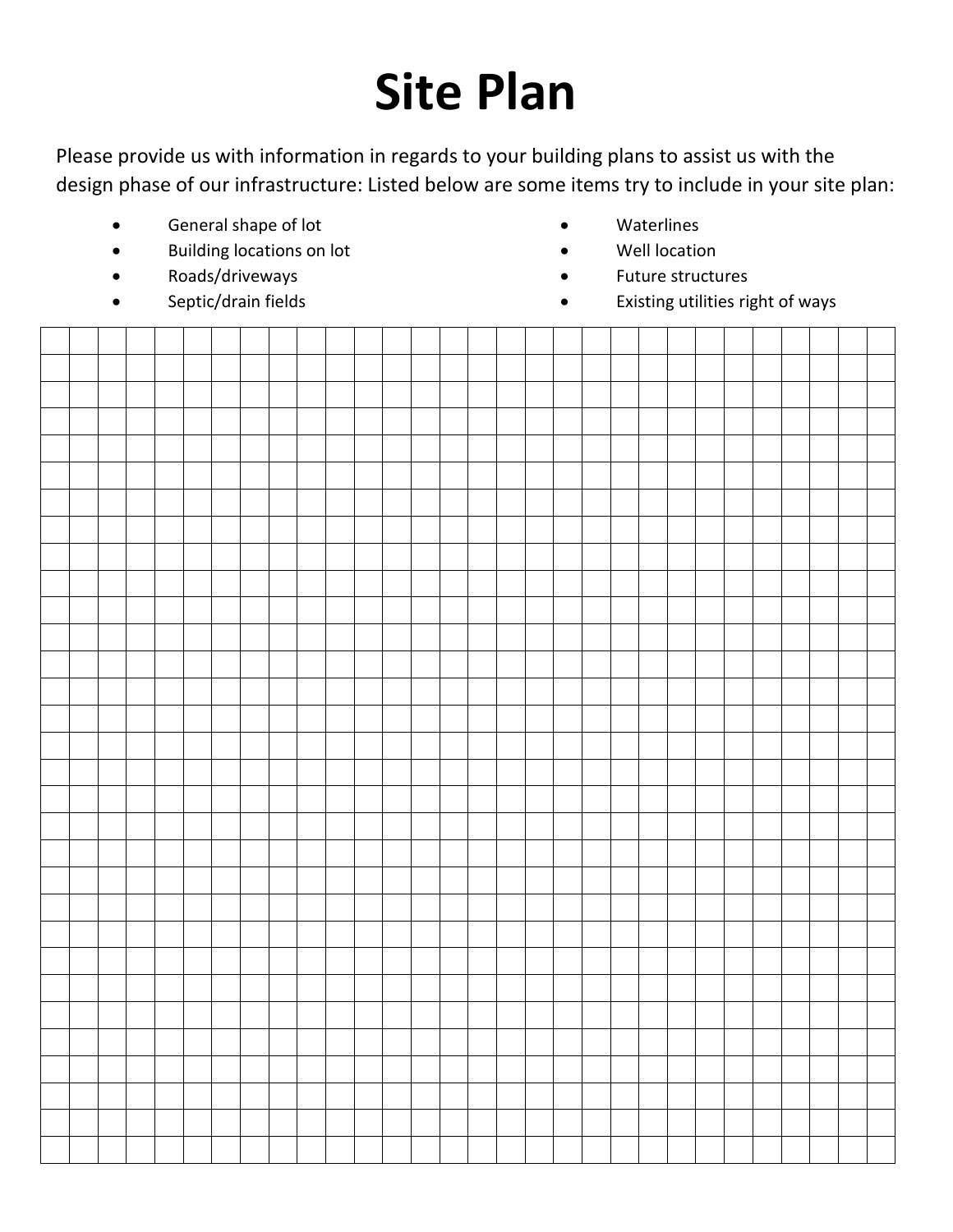## Electrical Project Checklist

Whether new to the cooperative or an existing member, any new installations or changes to existing services must meet the following steps in order to be put on the construction schedule. The sooner the necessary documents, permits and fees are submitted, the sooner the installation will be scheduled.

### **A. BEFORE THE SITE VISIT**

- $\Box$  Schedule the site visit to meet with the Park Electric Staking Coordinator. The meeting should be held with the homeowner and the builder/electrician.
- $\Box$  Pay Site Visit Fee of \$200 in cash or check either before or at the site visit meeting. The \$200 payment starts the work order process and is credited towards the total aid of construction, a receipt can be provided.
- $\Box$  Fill out and submit the Application for Electric Projects Form and the Site Plan either before or at the site visit.
- $\Box$  The prospective member should identify by flagging or staking the future and present structures such as: buildings/houses, roads/driveways, water lines, sewer/septic lines, well head, gas lines and tanks etc.
- $\Box$  Bring a copy of the Warranty Deed Park Electric will create the easement from the Warranty Deed document.

## **B. AT THE SITE VISIT**

- $\Box$  The Park Electric Representative will go over the site plan, stake the line route and the transformer/meter locations.
- $\Box$  Collect the \$200 site visit fee, Application for Electrical Projects and Warranty Deed.
- $\Box$  Park Electric can provide the electrical permit application if the owner is doing their own wiring or owners can visit the state website for the permit at:<https://ebiz.mt.gov/licenses/> Many electricians pull their own permit – \*talk to your electrician
- $\Box$  If the route needs additional easements and permits to complete, these will need to be done before the route can be flagged.

### **C. AFTER THE SITE VISIT**

- $\Box$  The Park Electric Representative will figure the proposed installation cost for the workorder and what permits and easements will be needed.
- $\Box$  The prospective member will need to inform Park Electric if they would like to move forward, look at other options or cancel the work order process.
- $\Box$  If the prospective member would like to look at other options, another site visit must be scheduled
- $\Box$  If the prospective member would like to move forward, Park Electric will create the Membership Agreement, Contract for Installation, Easements, and any applicable disclaimers.
- $\Box$  If the prospective member would like to cancel the work order, Park Electric will determine what costs are in the work order and return any amount remaining from the site visit fee.

## **D. FOR THE ELECTRICAL PROJECT TO MOVE FORWARD: PARK ELECTRIC WILL NEED THE FOLLOWING RETURNED FROM THE PROSPECTIVE MEMBER**

- $\Box$  Contracts: Installation and Membership (Prepared by Park Electric Cooperative)
- $\Box$  Easement(s): Notarized easements are required from every landowner where new electric lines cross (Easements are prepared by Park Electric Cooperative)
- $\Box$  Fees: Aid-of-Construction is paid before the job can be scheduled.
- □ Any disclaimers needed
- $\Box$  Electrical Permit: Many electricians pull their own permit \*talk to your electrician